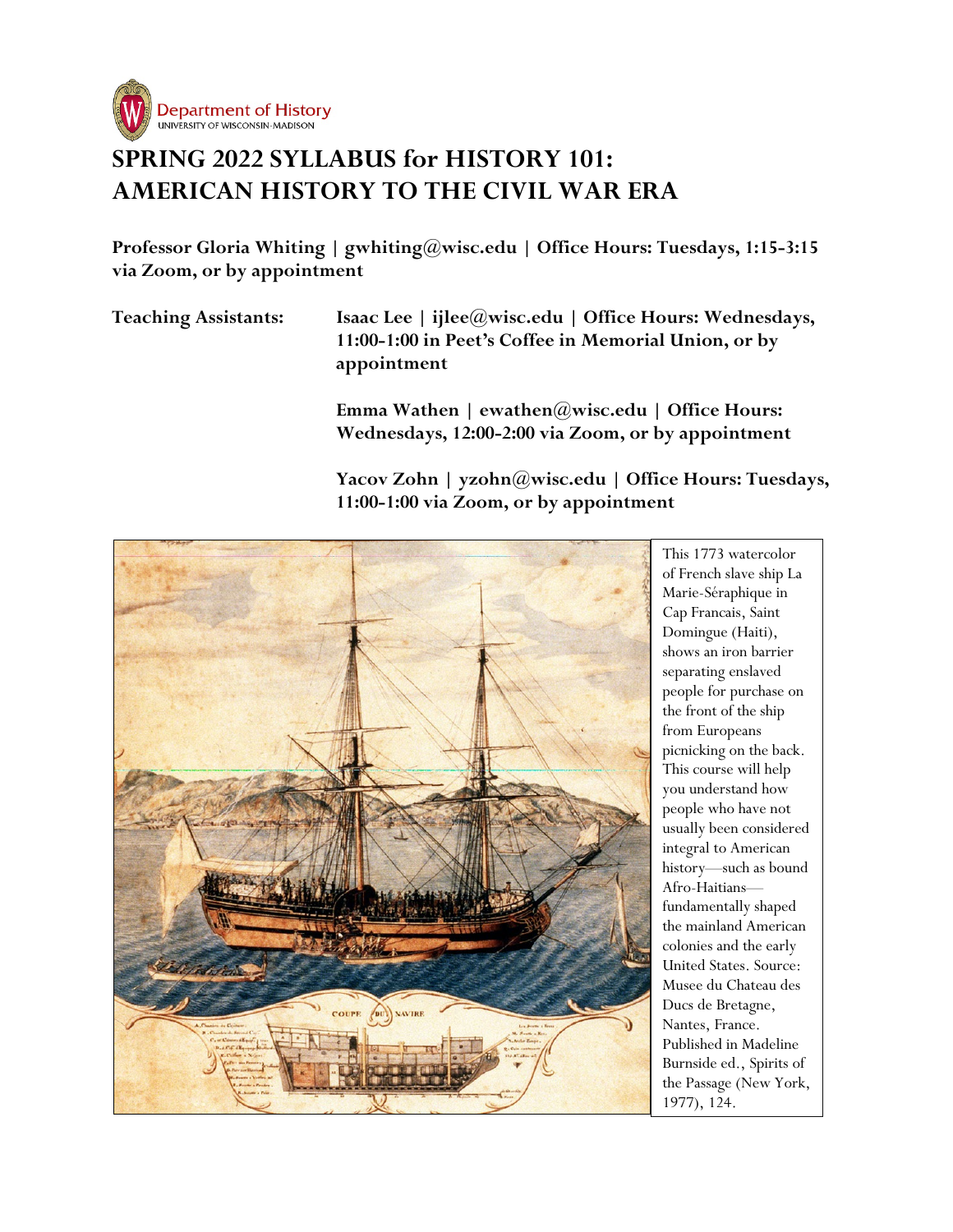# **Course Description**

This course will ask surprising questions. How did enslaved Haitians, gold mined in Central America, and the humble potato influence the history of the region that would become the United States? Because they did—profoundly.

This may not be the sort of history you learned in high school. Traditionally, historians have understood the history of early America or colonial America as the history of the thirteen colonies that joined to create the United States in the American Revolution. But such an approach severs these colonies from their context and creates an affinity between them that did not exist prior to the Revolutionary era.

Our course will take a much broader view. We will situate these thirteen colonies in the framework of the Atlantic world: the world created by Africans, Europeans, and Indigenous Americans from the sixteenth century—when European expansion into the Atlantic basin began in earnest—through the American Revolution, when the thirteen colonies united in a revolt against Britain. This revolt would usher in an era of state-building in the Atlantic and signal the beginning of the end of Europe's imperial power in the Americas. Together we will investigate how people, pathogens, plants, animals, labor systems, ideas, technologies, and institutions across a vast geographic expanse shaped the history of the thirteen colonies that created the United States of America, and then we will explore the nation's early development.

# **Student Learning Outcomes:**

By taking this course, students will:

- learn how the early American colonies developed in the context of a rich and interconnected world centered on the Atlantic Ocean; how those colonies created the United States; and how tensions in the nation's early history ultimately led to the Civil War.
- understand how historians *make* history. How do we know what we know about the past? Why do our understandings of the past change over time? History 101 is an introduction to a time and a place—early America—but it is also an introduction to the practices of historical inquiry.
- practice doing what historians do: asking questions about the past and answering them using primary sources. There is no reason why you cannot start doing that this semester, even if this is your very first history course at UW.
- become captivated by the past. This is my great hope, at least. I will do my best this semester to help you envision times and places so unfamiliar to you that you cultivate a deep fascination with worlds beyond your own. History should never be boring!

### **Format:**

This is an in-person course. It will meet on Mondays and Wednesdays for lecture  $(2:30 - 3:45 \text{ PM in})$ Humanities 2650). In addition, discussion sections will be held once a week. Lectures and discussions are designed to build on each other, not replicate each other, so attending both is vital. Lectures will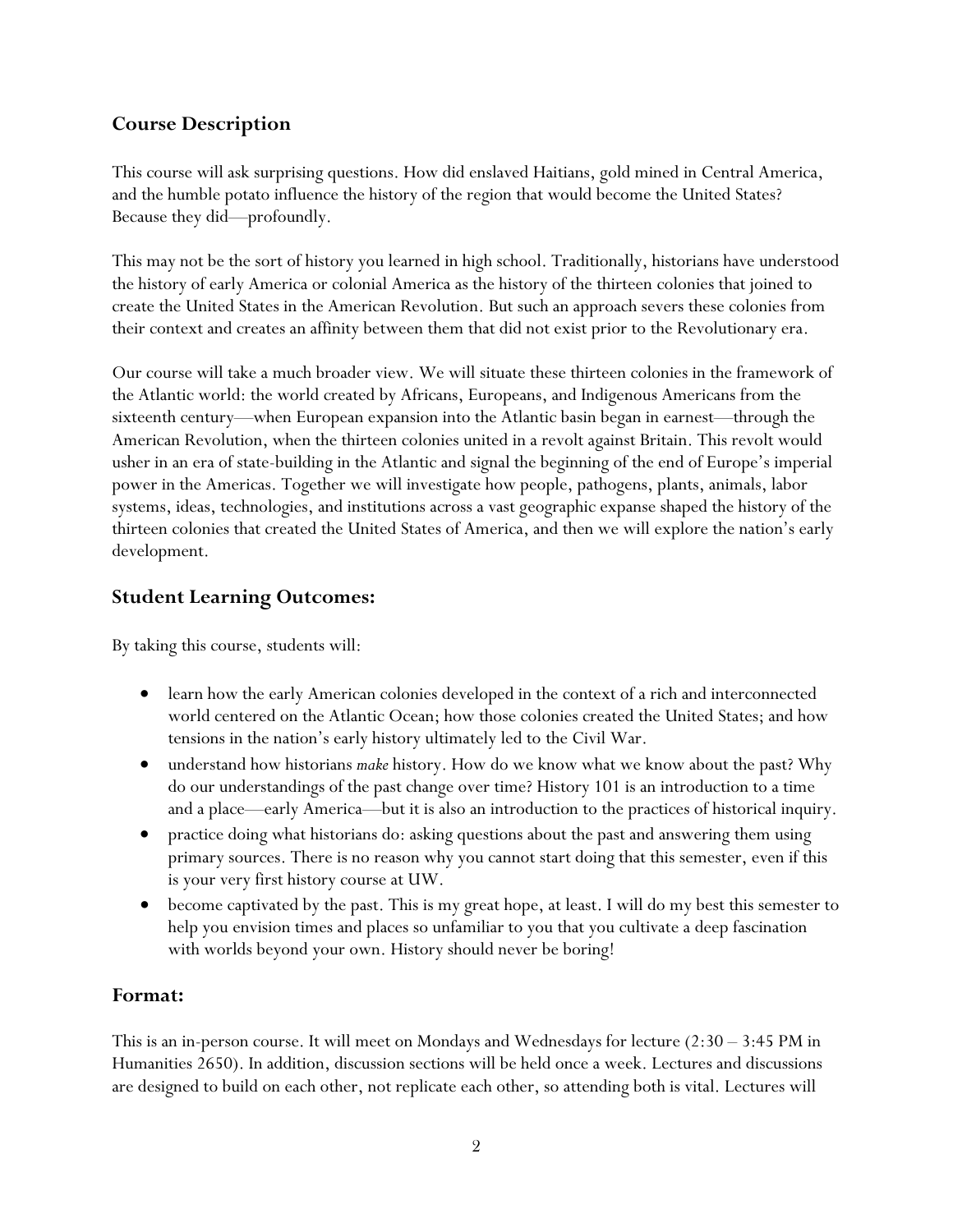provide me with my main opportunity to engage in regular and substantive interaction with you. In the lecture context I will give you direct instruction, provide information about course content, and facilitate discussion of the material under consideration. The TAs will do likewise in discussions.

# **COVID-19 Precautions:**

According to university policy, we all must be masked indoors. If you forget a mask, please come see at the beginning of lecture; I will make a habit of bringing extra disposable masks. Though attendance is required in lecture, please *do not come* if you experience any of the following symptoms:

 Fever or chills Cough Shortness of breath or difficulty breathing Fatigue Muscle or body aches Headache New loss of taste or smell Sore throat Congestion or runny nose Nausea or vomiting Diarrhea

According to the CDC, these symptoms might be indicative of a COVID-19 infection. If you have any of these symptoms and therefore must miss lecture, please send me an email to that effect, and I will excuse the absence—no questions asked.

Recognizing that certain students might have to miss more class this semester than in an ordinary semester, I will be assigning each of you to small groups. These groups, composed of three to five students, are intended to provide you with a backup in case of absence as well as a support network more generally. (And they might even provide you with some great new friends!) I encourage you to share notes from lecture, study together for quizzes, and help each other along in other ways as you see fit. If, upon missing lecture, you consult the slides I post online, get notes from members of your study group, and still have questions about what you missed, please reach out to me or your TA.

### **Email Communication and Office Hours:**

If you need to reach me with questions or concerns, please send me an email. I will do my best to respond to you within 24 hours during the workweek. If you do not hear back from me, please doublecheck the syllabus; likely the answer to your question can be found there.

My office hours are Tuesdays from 1:15-3:15. In the beginning of the semester, I will be holding office hours via Zoom (https://uwmadison.zoom.us/j/2676922018). Once the weather warms, I will announce a switch to holding office hours outside. You may find me on the 800 block of the State Street pedestrian mall between the Mosse Humanities Building and the Wisconsin Historical Society. In inclement weather, I will meet with students via Zoom. Of course, if you have a conflict with my scheduled office hours, I can arrange to meet with you at another time.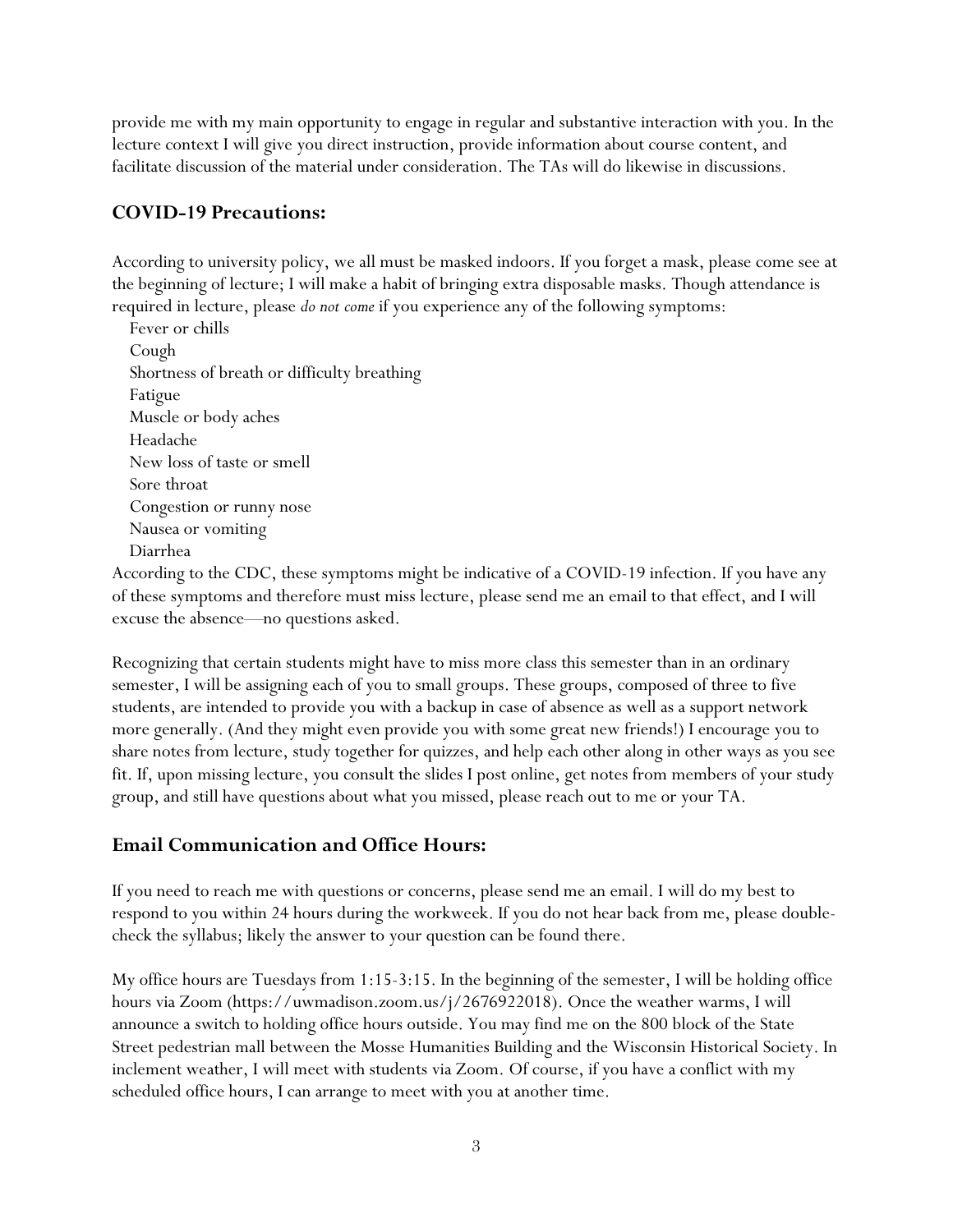### **Credit:**

This is a 4-credit course. It meets as a group for 4 hours per week (three hours in lecture and one hour in section) and carries the expectation that you will spend an average of 2 hours outside of class for every hour in the classroom. In other words, in addition to class time, plan to allot an average of 8 hours per week for reading, writing, preparing for discussions, and studying for quizzes for this class.

# **Reading:**

Your reading assignment each week will consist of both primary sources (documents—such as letters, petitions, and memoirs—that were written during the years we are studying) and secondary sources (documents that were written by historians in later years and usually rely on primary sources). Readings average approximately 45 pages per week: a 35-page-long secondary source, and 5 to 10 pages of primary sources. This may not sound like very much reading, but you should be prepared to spend a significant amount of time analyzing the few short primary sources that are assigned each week; it is much more difficult to read and interpret primary sources than secondary sources!

There is one required text for this course: Alan Taylor's *American Colonies: The Settling of North America* (Penguin Books, 2002). All other readings will be available in our course reader, which can be purchased at the Letters & Science Copy Center, 6120 Sewall Hall. Both the Taylor text and the course reader will be on reserve in College Library.

# **Computer Policy:**

I ask that you refrain from using computers during lecture. The temptation to get distracted by things that are not related to class is simply too great. I promise that you'll get far more out of this course if you use just a pen and a pad of paper. Cell phones should be silenced and put away. (If you are a McBurney student and need accommodation, please come talk to me.)

### **Disability Statement:**

UW-Madison supports the right of all enrolled students to a full and equal educational opportunity. The Americans with Disabilities Act (ADA), Wisconsin State Statute (36.12), and UW-Madison policy (Faculty Document 1071) require that students with disabilities be reasonably accommodated in instruction and campus life. Developing reasonable accommodations for students with disabilities is a shared faculty and student responsibility. If you need accommodations, please let me know by the end of the third week of the semester, or as soon as possible after a disability has been incurred or recognized. I will work either directly with you or in coordination with the McBurney Center to identify and provide reasonable instructional accommodations. Disability information, including instructional accommodations as part of a student's educational record, is confidential and protected under the Family Educational Rights and Privacy Act (FERPA).

# **Academic Integrity:**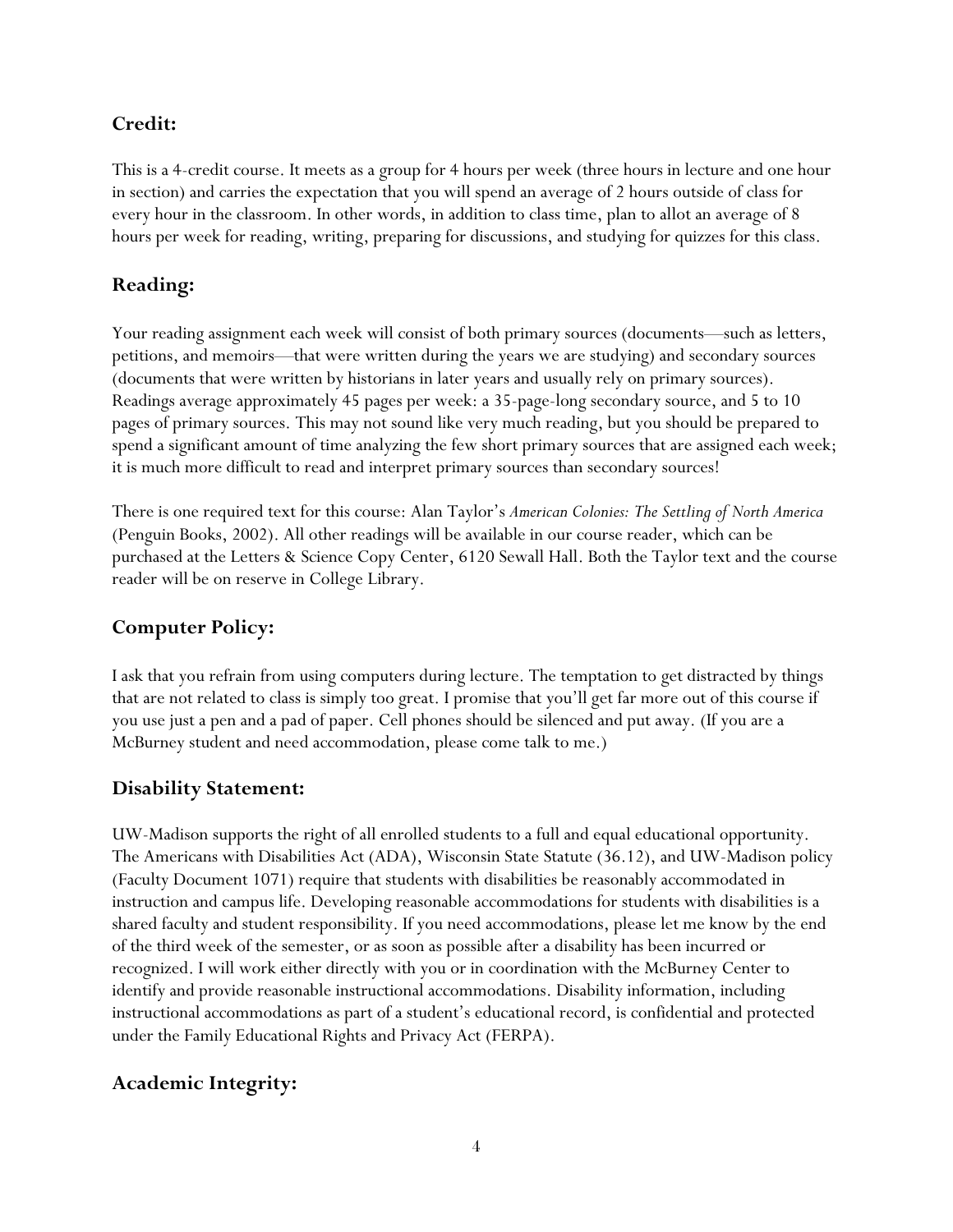UW-Madison takes academic integrity very seriously, and no academic misconduct will be tolerated in this course. Academic misconduct can assume many forms, so make sure you know what it is and how to avoid it. (See [https://conduct.students.wisc.edu/academic-misconduct/\)](https://conduct.students.wisc.edu/academic-misconduct/)

### **Course Evaluations**

You will be provided with an opportunity to evaluate this course and your learning experience. Your participation is an integral component of this course, and your confidential feedback is important to me. You will receive an official email two weeks prior to the end of the semester, notifying you that your course evaluation is available. In the email you will receive a link to log into the course evaluation with your NetID. I strongly encourage you to participate in this anonymous course evaluation and will provide you with time in lecture on May 4 to complete the evaluation.

### **Grading Scale:**

A (92.50+); AB (87.50-92.49); B (82.50-87.49); BC (77.50-82.49); C (69.50-77.49); D (60-69.49); F (Below 60) \*\*Note that final grades are not curved. Nor, as a matter of equity, do I round certain students from one grade range to another.

### **Requirements:**

Discussion section attendance and participation: 25%

Please come to section ready to engage with the material, your peers, and your TA. You will regularly be asked to complete a short assignment prior to section and upload it to your section's Canvas discussion board. Thoughtful completion of these assignments will contribute to your discussion section grade.

Lecture attendance and participation: 10%

Lectures won't be 75-minute monologues; you will be involved in what goes on in our classroom—sometimes through group work, sometimes through sharing your insights with the class. You therefore must consistently be present and willing to play an active role in your own learning.

Map quiz: 10%

This course works on a broad geographical canvas that includes Europe, Africa, and the Americas. In order to understand the developments we are studying, you must have a good sense of what happened where.

Check-In Quizzes: 30%

In lieu of a final exam, this course will have five low-stakes "check-in quizzes" (each valued at 6% of your final grade). If you attend lecture and section regularly, read the assigned material, take good notes, and review those notes well (preferably with a classmate), you should do well on these. These quizzes will be given approximately every three weeks.

Source Analysis (2-3 pages): 10%

In this analysis of a primary source, you will think about who created the source you are examining and for what purpose; what the source can tell us about the past; and how the source relates to the other primary and secondary sources assigned that week. Doing this thoughtfully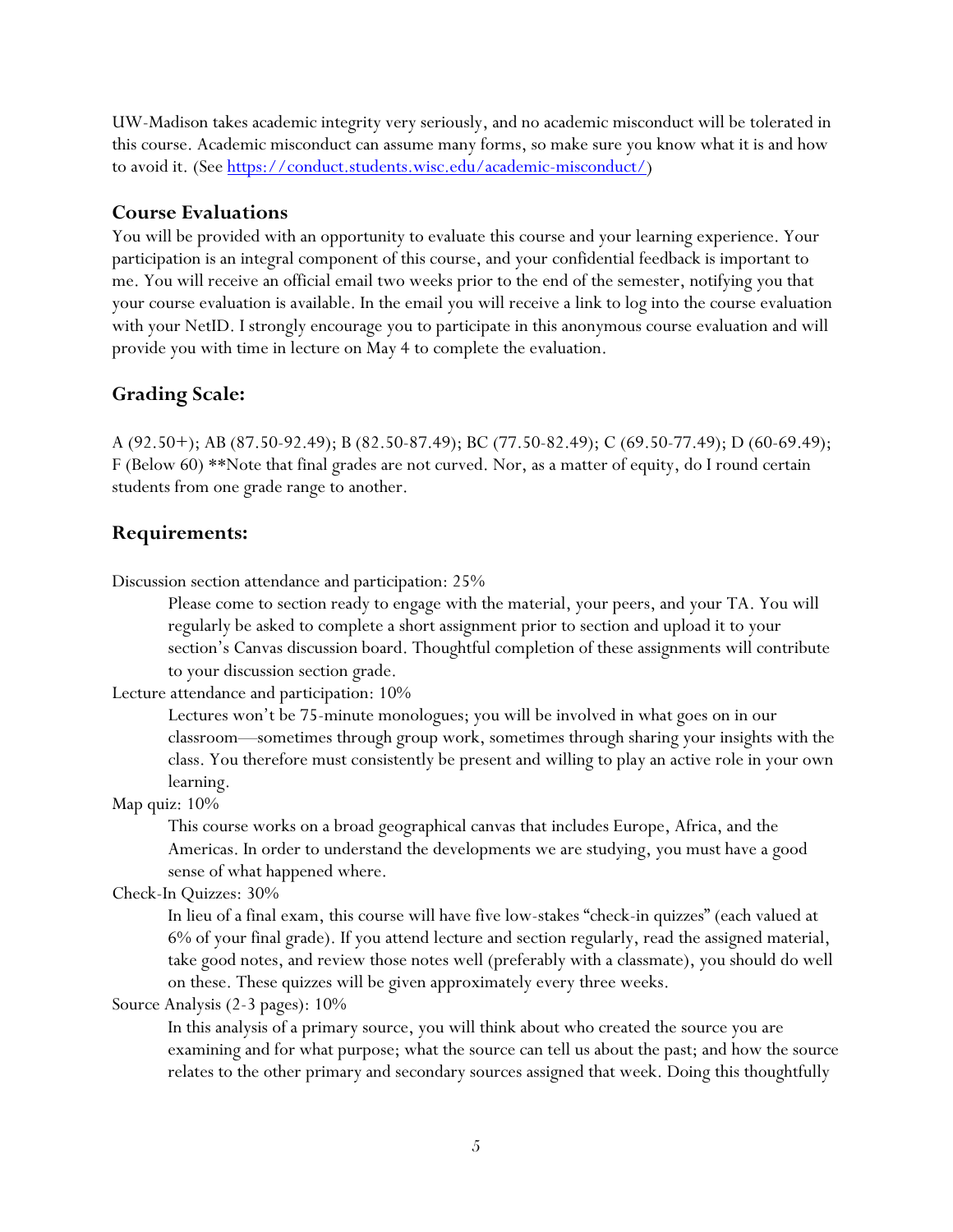will refine your ability to evaluate, interpret, and use new information—skills that are crucial not only for historians but for people in just about every profession.

Midterm paper (5 pages): 15%

Your midterm paper will give you an opportunity to look closely at two of the colonies we examine in the "Building Colonies" section of the course. Using primary and secondary sources, you will develop an argument that explains the similarities and differences between the colonies. We will be working on the skills you need to do well on this paper throughout the course.

### **Course Schedule:**

#### **PART I: SEAFARING, CONQUERING, PLANTING**

*Week 1: Overview of the Course* **\*\*No section this week\*\*** Jan. 26 Introducing the Course

| Week 2: Indigenous America; Iberian Expansion ** Section begins** |  |  |  |
|-------------------------------------------------------------------|--|--|--|
|                                                                   |  |  |  |

Jan. 31 Before 1492: Indigenous America

Feb. 2 Portugal Begins to Explore: Atlantic Islands *Readings:* 

### *Week 3: Spaniards in the Americas; Africans in Africa and the Americas*

Feb. 7 Spanish Conquest

Feb. 9 Africa, Slavery, and the Beginnings of the Atlantic Slave Trade *Readings:*

> John Thornton, *Africa and Africans in the Making of the Atlantic World*, ch. 6 Steven Mintz, ed., *African American Voices*, selections: An Employee of Britain's Royal African Company Describes the Workings of the Slave Trade (1738) Olaudah Equiano, an 11-Year-Old Ibo from Nigeria, Remembers His Kidnapping into Slavery (1789 account of events of  $\sim$ 1756)

#### *Week 4: Slavery in the Americas; Colonization and Environmental Change*

Feb. 14 —**Quiz 1**—Lecture: Surviving the Middle Passage, Making Life in the Americas Feb. 16 Corn, Pigs, Microbes, and the Shaping of the Americas

*Readings:* 

Virginia DeJohn Anderson, "King Philip's Herds: Indians, Colonists, and the Problem of Livestock in Early New England"

Selections from the Court Records of the Colony of New Plymouth (1652- 1660)

Metacom Relates Indian Complaints about the English Settlers (1675)

Alan Taylor, *American Colonies*, Introduction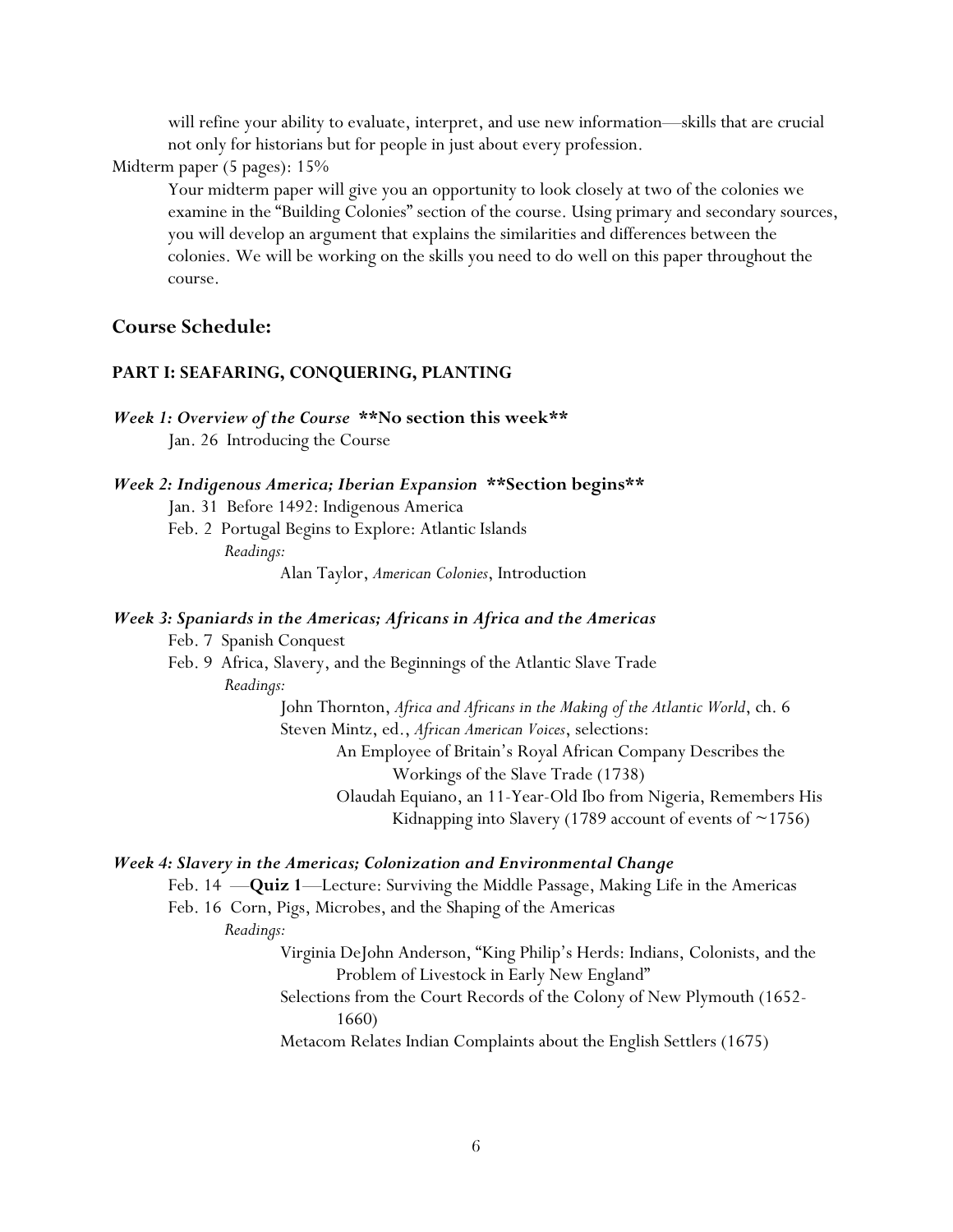#### **PART II: BUILDING COLONIES**

#### *Week 5: Greater Virginia*

Feb. 21 Virginia's Beginnings

Feb. 23 Case Studies: Pocahontas and Anthony Johnson

*Readings:* 

Alan Taylor, *American Colonies*, ch. 6 and 7

The First Colonists Arrive at Jamestown (1625 publication describing events of 1606-7)

Captain John Smith Describes Virginia Indian Society (1608)

#### *Week 6: New England*

Feb. 28 Faith, Freedom, Family

Mar. 2 —**Quiz 2**—Film: *We Shall Remain—After the Mayflower*

*Readings:* 

Alan Taylor, *American Colonies*, ch. 8 Winthrop's Vision of New England (1630) Anne Hutchinson Challenges Massachusetts Orthodoxy (1767 document describing 1637 examination)

#### *Week 7: French in America*

Mar. 7 New France: A Different Kind of Colony

Mar. 9 Native Peoples in New France

*Readings:* 

Alan Taylor, *American Colonies*, ch. 5 and 16 Indian Diplomacy in New France (1744 publication describing 1701 negotiations) A Traveler Describes French Society in St. Lawrence Valley (1771 account of 1749 observations)

#### *\*\*\*Spring Break: March 12-20\*\*\**

#### *Week 8: The Anglo-Caribbean Colonies*

Mar. 21 —**Source Analysis Due**—Lecture: Sugar and Slavery

Mar. 23 Film: *Sugar Dynasty*

*Readings:* 

Alan Taylor, *American Colonies*, ch. 10 A Portrait of Barbados (1657) Pirates of the Caribbean (1678)

#### *Week 9: The Carolinas*

Mar. 28 Founding a Caribbean Colony on the Mainland Mar. 30 —**Quiz 3**—Lecture: Black Rice: Crop, Labor, and Culture in the Carolinas *Readings:*  Alan Taylor, *American Colonies*, ch. 11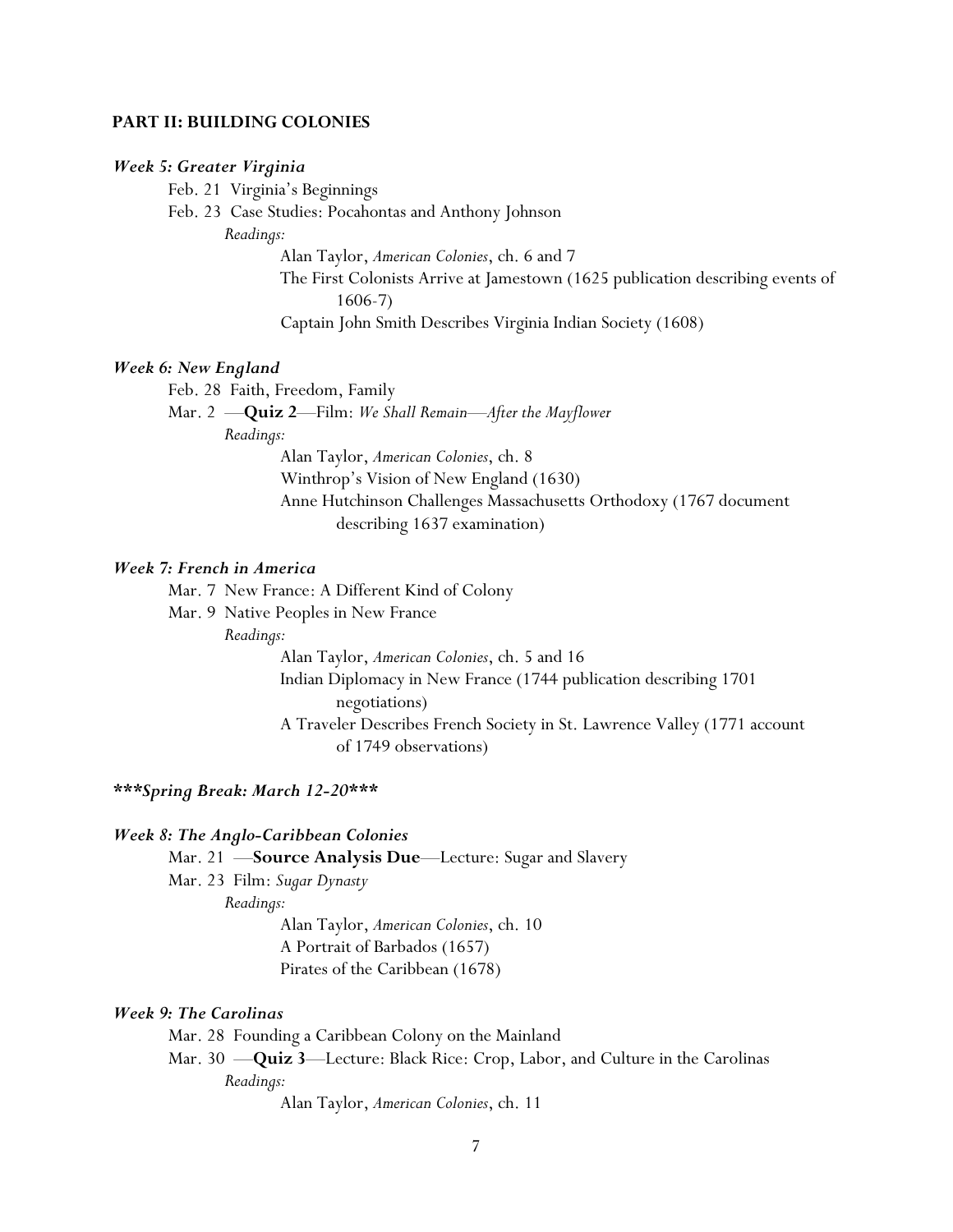A Missionary Discusses Christianity and Slavery (1712-1714) A Description of Eighteenth-Century South Carolina (1763)

### **PART III: REVOLUTIONARY REORGANIZATIONS**

#### *Week 10: The Seven Years' War in the Atlantic World*

Apr. 4 George Washington's Blunder, World War, and "Peace"

Apr. 6 Two Wars for Independence

*Readings*:

None—though sections will still meet

#### *Week 11: Revolution in North America*

Apr. 11 —**Midterm Paper Due**— Lecture: Faithful Islands, Rebellious Mainland

Apr. 13 The Farmers, the Framers, and the Constitution

*Readings:* 

Linda Kerber, ed., *Women's America: Refocusing the Past*, 7<sup>th</sup> edition, selections: Annette Gordon-Reed, "The Hemings-Jefferson Treaty: Paris, 1789" Linda K. Kerber, "The Republican Mother and the Woman Citizen: Contradictions and Choices in Revolutionary America" "The ladies going about for money exceeded everything…" (1780) Rachel Wells, "I have Don as much to Carrey on the Warr as maney…" (1786)

### *Week 12: The Global American Revolution*

Apr. 18 Revolution in France and its Empire

Apr. 20 —**Quiz 4**—Lecture: Liberty in Haiti, Slavery in the Early American Republic *Readings:*

> Laurent Dubois and John Garrigus, *Slave Revolution in the Caribbean: A Brief History with Documents*, part 1 (pp. 7-42), and selections from part 2: *The Code Noir* (1685) Antoine Dalmas, *History of the Revolution of Saint-Domingue* (1814)

#### **PART IV: THE UNITED STATES**

#### *Week 13: The Early American Republic*

Apr. 25 Expanding and Securing the Republic

Apr. 27 —**Map Quiz**—Jackson's Election and the Rise of the "Common Man"

*Readings:* 

The Americanization of a Danish Immigrant in Wisconsin, 1847-1872 Black History in Milwaukee and Southern Ontario, 1834-1864 A Swedish Traveler in Early Wisconsin: The Observations of Fredrika Bremer

#### *Week 14: America in Crisis*

May 2 Migration, the West, and the Sectional Crisis May 4 Final Lecture